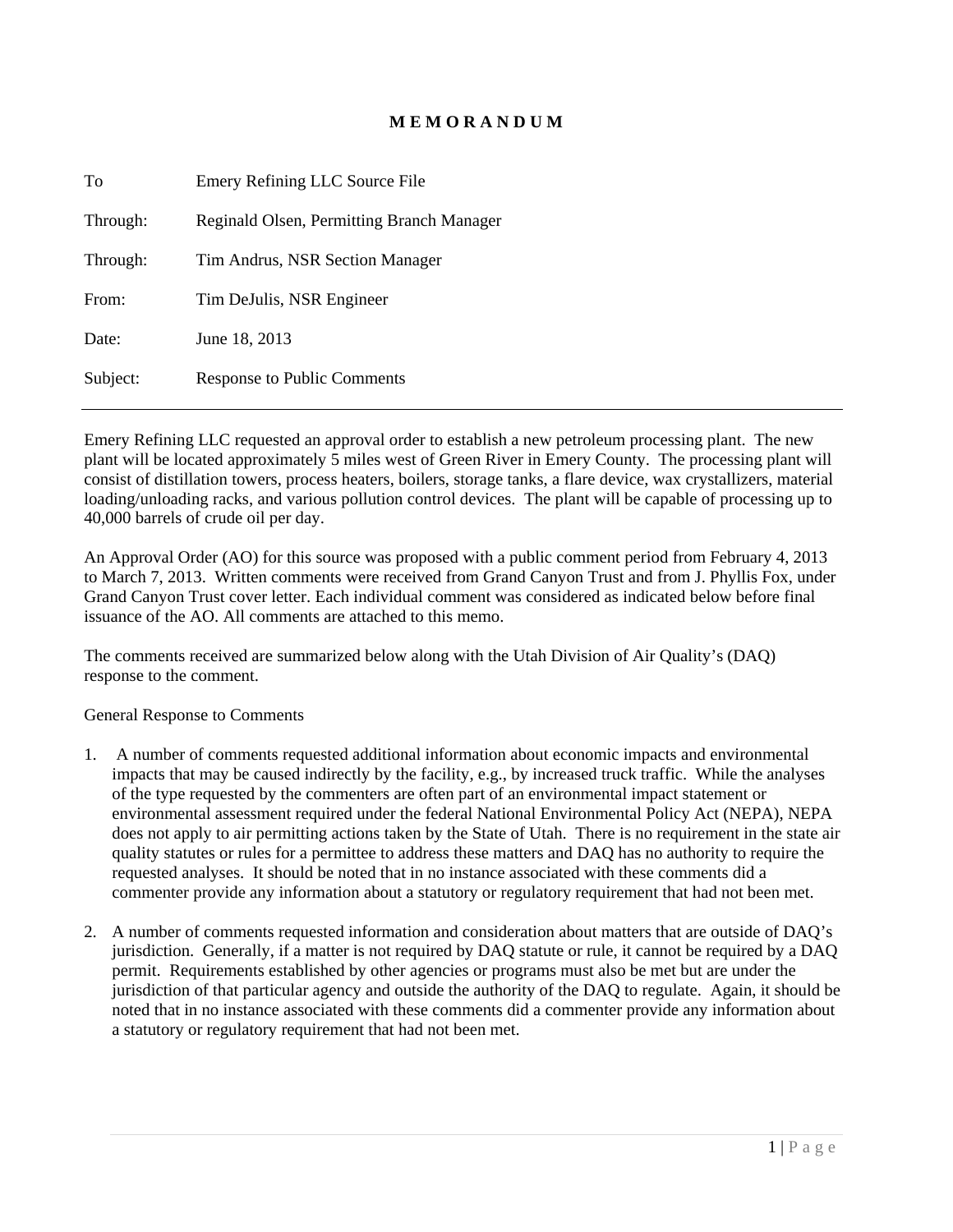## **Written Comments**

**Comment #1**: By approving a refinery [that] processes oil shale and tar sands oil, Utah is making a short sighted choice for its energy future and for the future of the American southwest. Rather than aggravate a serious situation, we strongly urge that Utah become a leader in cooperation within the Colorado River basin by rejecting the development of immature fuels.

**Response:** The energy policy of the state is beyond the scope of this permitting action which is outlined in Utah Administrative Code (UAC) R307-401. In addition, this comment does not address any specific terms or conditions of the Intent-to-Approve (ITA), so no changes were made.

**Comment #2**: The commenting parties urge DAQ to take a hard look at whether DAQ's ITA sufficiently monitors and limits hazardous air pollutants (HAP) emissions to ensure that endangered fish species both in the Green River and in downstream populations on the Colorado River are not harmed.

## **Response**:

HAPs from this project are emitted through combustion, leaks, and from evaporation as shown in the emissions portion of the Notice of Intent (NOI). The total potential emissions of HAPs are calculated to be 2.71 tpy. None of the estimated HAPs emissions triggered further review under R307-410-5, which is a modeling rule. Emissions from tanks subject to 40 Code of Federal Regulations (CFR) 60 Subpart Kb are controlled by seals in accordance with the requirements found in 40 CFR 60 Subpart Kb. Emissions from some tanks are controlled by routing the emissions to the flame zone of combustion equipment. Condition II.B.7.a of the Intent-to-Approve will be clarified to show which tanks are subject to this control. Emissions of HAPs from combustion are controlled by proper combustion. Typical monitoring for this level of emissions (2.71 tpy) includes:

- Inspection of seals in accordance with 40 CFR 60 Subpart Kb,
- Inspection of generator emissions in accordance with 40 CFR 60 Subpart IIII and 40 CFR 63 Subpart ZZZZ,
- Implementation of a leak detection and repair procedure in accordance with 40 CFR 60 Supbart GGGa and Inspection of the maintenance of equipment and
- Inspection and maintenance of equipment

With respect to water pollution and any impact on endangered species, please see General Response to Comment No. 2 above. This comment does not address any term or condition of the ITA, so no changes were made.

**Comment #3**: There is no discussion of the source(s) of water to be used during construction and operations at the proposed refinery, whether the facility that it will be taken to is company owned, how the facility will store the waste water, and whether the Utah State Plan for Implementation of Emission Controls for Municipal Solid Waste Landfills (SECTION I) is being implemented.

**Response**: Water rights and solid waste emission controls are not within DAQ's jurisdiction; please see General Response to Comment No. 2. These issues are outside the scope of this permitting action as outlined in UAC R307-401. This comment also does not address any specific term or condition of the ITA, so no changes were made.

**Comment #4**: There is no company history to evaluate the ability of the company to construct and function correctly. There are no assessments for financial or economic viability.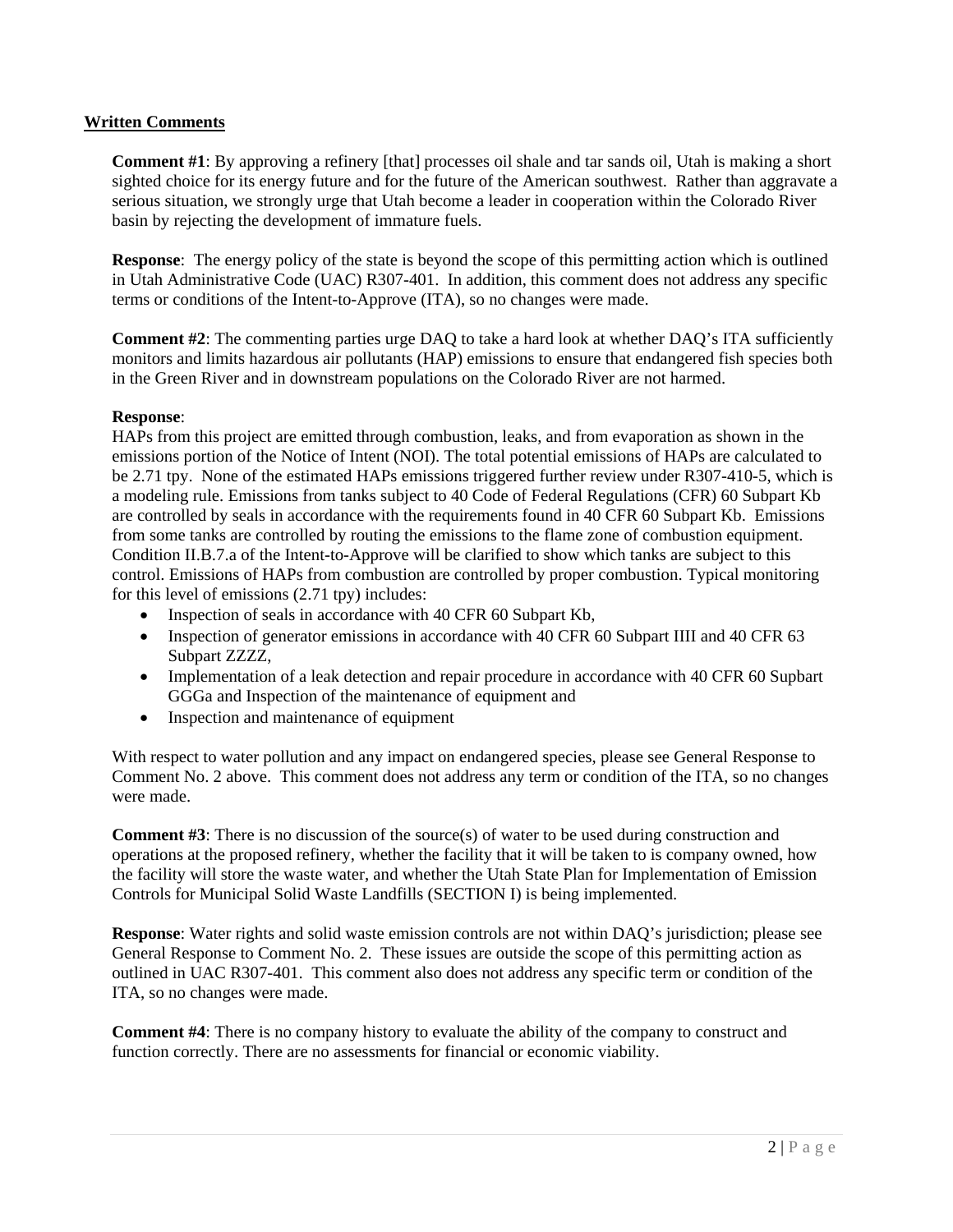**Response**: There is no requirement in the state air quality statutes or regulations for a permittee to demonstrate the adequacy of its financial resources. Also, the commenter did not provide any information about a statutory or regulatory requirement that had not been met. This comment does not address any term or condition of the ITA, so no changes were made.

**Comment #5**: The Company must provide an independent assessment of the wider environmental and economic costs to the town of Green River, Emery County and the state for building new and maintaining existing infrastructure within accepted environmental, sanitation, and safety standards.

**Response**: See General Response to Comment No. 1. This comment does not address any specific term or condition of the ITA, so no changes were made.

**Comment #6**: Construction of the proposed refinery will have significant environmental impacts in terms of air quality, dust, visibility, increased truck and commercial traffic. Abatement plans need to be put in place in the notice of intent. The Emery Refining notice of intent needs to include an assessment of the estimated costs of construction and the costs of refining a barrel of finished product.

**Response**: With respect to dust and visibility, fugitive dust control is required by rule UAC R307-205. This rule requires control of fugitive dust at all times. Traffic issues are not within the scope of this permitting action under UAC R307-401. There is no requirement in rule for the suggested abatement plan or the cost assessment and the commenter did not provide a reference to any such requirement. See General Response to Comment No. 1. With respect to the request for costs of refining a barrel of finished product, there is no requirement in the state air quality statutes or regulations for a permittee to provide this information. The commenter did not provide any information about a statutory or regulatory requirement that had not been met and this comment does not address any specific term or condition of the ITA, so no changes were made.

**Comment #7**: Diesel emissions from hundreds of truck trips have profound health impacts.

**Response**: Mobile emissions are regulated separately under various Federal regulations for on-road and off-road mobile sources, not as part of an approval order for stationary sources under UAC R307-401 and corresponding federal rules. There is no requirement in the state air quality statutes or regulations for a permittee to address this issue for a project of this size. The commenter did not provide any information about a statutory or regulatory requirement that had not been met. See also General Response to Comment No. 1. This comment does not address any specific term or condition of the ITA, so no changes were made.

**Comment #8:** Federal regulations should be directly incorporated into the ITA.

**Response**: While there is no requirement in UAC R307-401 to include federal requirements, they are included as an informational item and the source is subject to the appropriate standards, regardless of whether they're listed in the AO. The federal requirements are identified as currently codified as the requirements may change without any modification of the AO. The final version of the AO reflects all requirements that DAQ has the authority to impose. Therefore, no changes were made as a result of this comment.

**Comment #9:** The public must be given the opportunity to comment on additions to the record as a result of this comment period.

**Response**: DAQ does not agree with this comment. The commenters suggested approach would create a circularity that would make the permitting process impossible. It should also be noted that DEQ statutes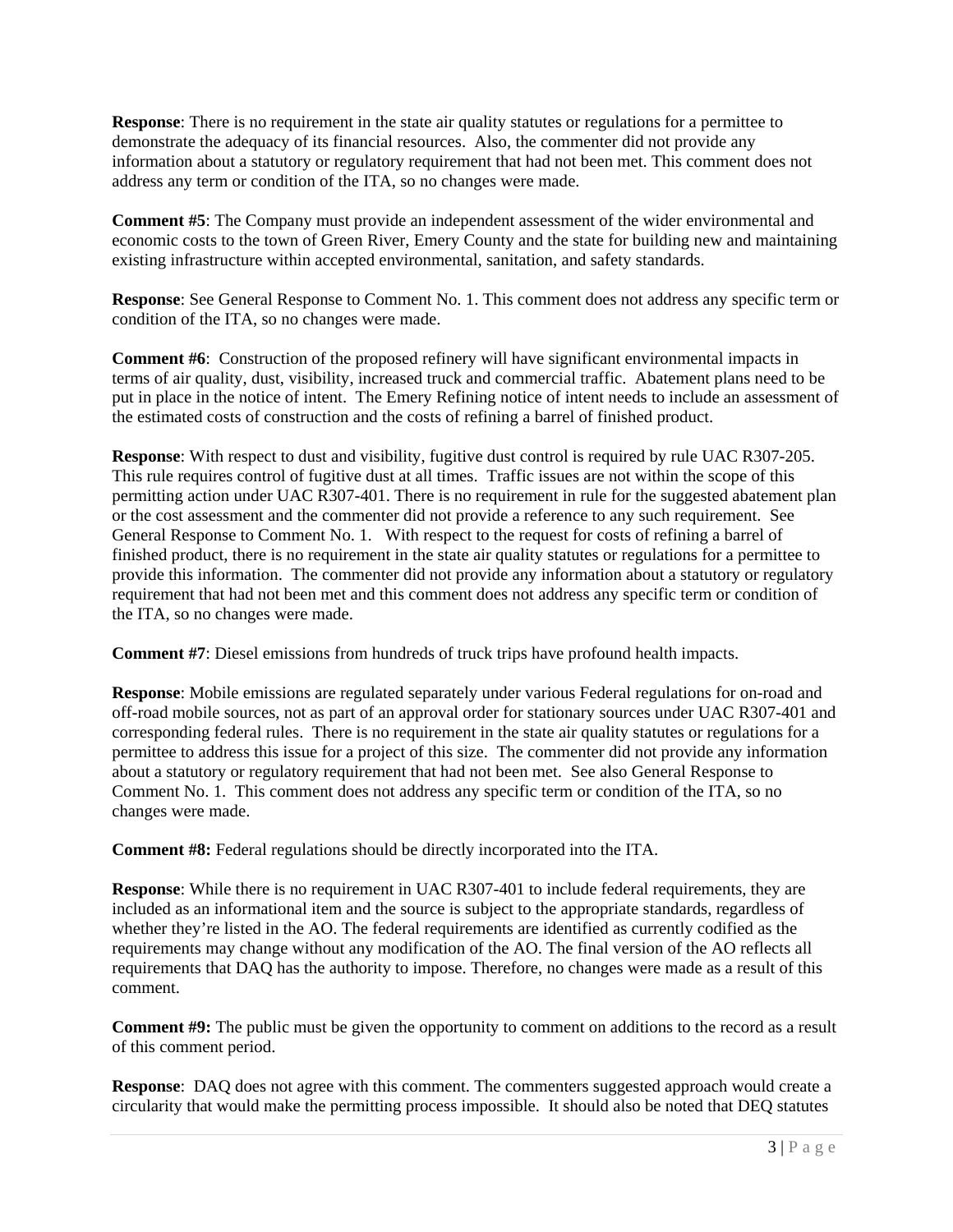anticipate that information will be added after the comment period without going back out for public comment. See Utah Code Ann. Section 19-1-301.5(8)(b)(vi) and (vii). DEQ statutes also provide a standard and a remedy with respect to added information. See Utah Code Ann. Section 19-1-301.5(8)(c). In this case, DAQ requested additional information on the greenhouse gas emissions and the unpaved areas. DAQ reviewed the response to those requests and added the corrected emission totals for greenhouse gases and  $PM_{10}$  and  $PM_{25}$ . We also added a new requirement for gravel to be applied to the unpaved areas of the source.

**Comment #10**: "The ITA does not impose Federally enforceable limits on Emery LLC's Potential to Emit (PTE) VOCs."

**Response**: Federally enforceable limits are included for the production amounts of various products in the refinery and these limits serve as a surrogate, or replacement control, for emissions. The emissions were, in-turn, calculated based on those production quantities. A Best Available Control Technology (BACT) review was performed in accordance with UAC R307-401 (see pages 9-11 of the NOI and page 4 of the Engineering Review). A review of applicable federal regulations and the respective controls was also completed (see page 12 of the NOI and pages 14-22 of the Engineering Review). This combined process resulted in federally-enforceable conditions that limit VOC emissions. Other emissions cannot be exceeded because of the design capacity of the equipment. PTE, as defined in UAC R307-101-2, includes both emissions limited by design and those limited by enforceable conditions.

**Comment #11**: VOC emissions were underestimated. The source used emission factors published in 1995 (AP-42) with very aggressive control efficiencies. This approach and these factors have been widely discredited in numerous field studies in which VOC emissions were measured.

**Response**: DAQ disagrees with this comment. Most of the VOC emissions were calculated using the current version of EPA's AP-42, entitled "Compilation of Air Pollutant Emissions Factors." While the Fifth Edition of AP-42 was published in January 1995, since then EPA has published supplements and updates to the chapters and made them available on their website (www.epa.gov/ttnchie1/ap42). These updated factors were used in calculating emissions. The oil-water separators reflect the 96% control given in AP-42 Table 5.1-2. Tank emissions were calculated with an approved version of the EPA TANKS program using 40 CFR 60 Subpart Kb controls where applicable. The emissions from leaks were calculated utilizing EPA published emission factors (EPA 453/R-95-017 for Connectors and Sampling Connections) as indicated in the NOI (page 33). Leaks are controlled by a Leak Detection and Repair (LDAR) program as required by 40 CFR 60 Subpart GGGa. At this point in time, the EPA has not chosen to pursue the incorporation of any of the referenced field studies into AP-42 or into any of the appropriate federal regulations. DAQ chose to rely on officially published EPA documents. Compliance with the federal regulations and the conditions of this approval order are sufficient to control the emissions of VOCs to non-major source thresh-hold levels.

**Comment #12: "**The ITA fails to ensure that the Green River Refinery's emissions will not interfere with attainment or maintenance of the National Ambient Air Quality Standards (NAAQS)"

**Response:** This comment specifically addresses the ozone and CO NAAQS and suggests that there should be emission limits on the same time averaging period as the standard (9 ppm on an 8-hour average and 35 ppm on a 1-hour average for CO; 0.075 ppm on a 8-hour average for ozone). A determination that the NAAQS are protected can be achieved by several methods, of which modeling is but one option. However, the levels of emissions from this project do not require modeling under R307-410 for CO,  $N_{\rm Q}$ or  $VOC (NO<sub>x</sub> and VOC being precursors to ozone).$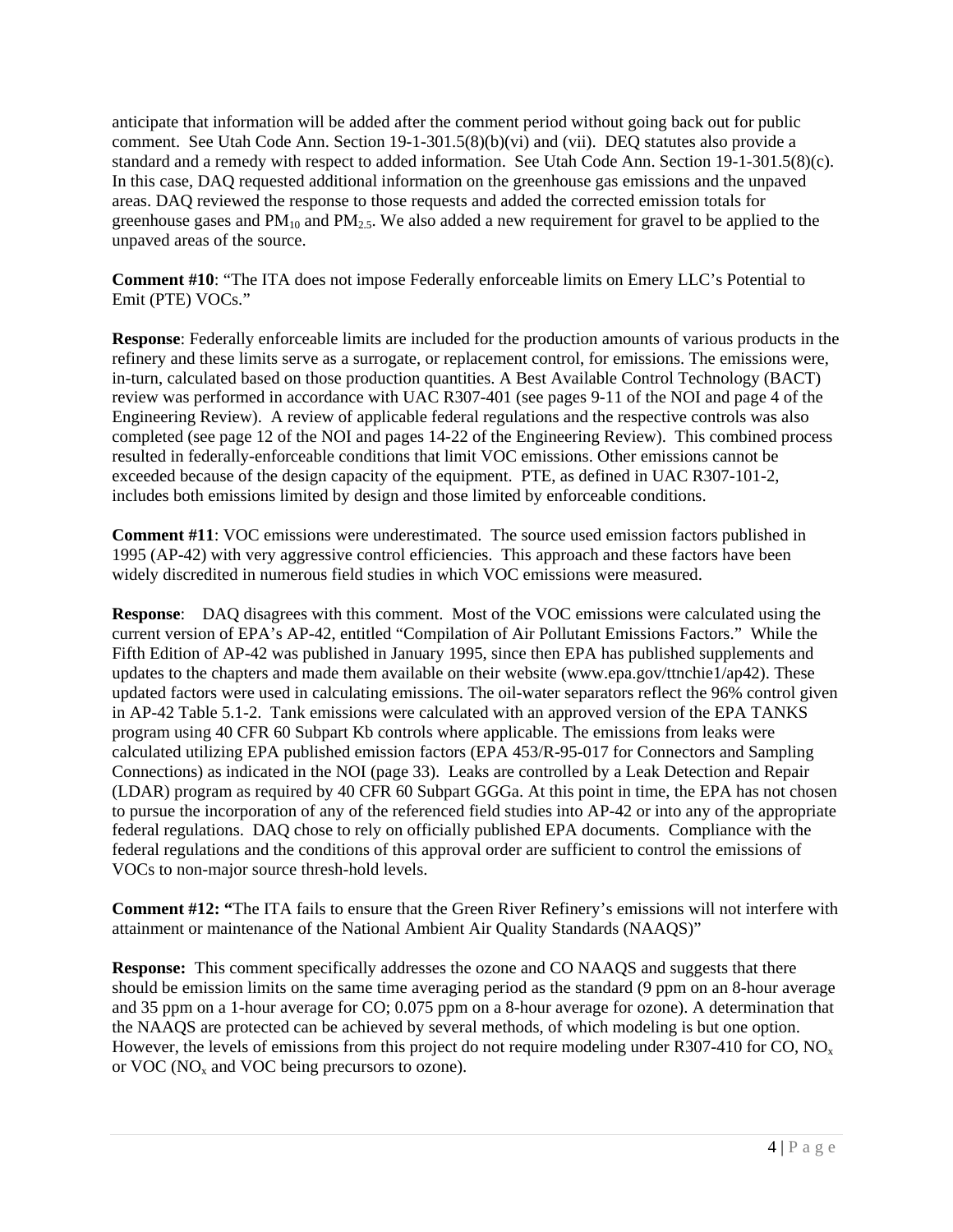The NAAQS impact is determined at and outside the source boundary, not the stack exit where a limit would be presumably measured and enforced. In general, limits, work practices and monitoring are useful when an add-on control technology is used to reduce emissions. In this case, there are no CO controls to monitor. In addition, since the maximum uncontrolled CO emissions are below modeling thresholds, there is no evidence that the NAAQS will be violated.

For ozone, there is no technical way to attribute ozone levels to an individual emission unit or source as ozone is formed through a chemical reaction in the atmosphere. Here again, the ozone NAAQS is protected based on the low level of emissions of the precursors  $(NO<sub>x</sub>$  and VOC as described above) and the typically low background levels found in this part of the state (vic. Green River – see Dave Prey email of May 9, 2013 attached).

**Comment #13: "**The ITA must incorporate monitoring for criteria pollutants and greenhouse gases to ensure that the Green River Refinery emissions remain within the permitted limits"

**Response:** This comment focused on the emissions from the flare and other combustion equipment, specifically the  $NO<sub>x</sub>$ , CO, and CO<sub>2</sub> emissions. The commenter also suggests that there should be continuous emission monitors (CEMs) for all combustion equipment and for VOCs on the loading racks. While the monitoring of sulfur compounds from the flare is feasible (because the sulfur compound emissions can be calculated from the sulfur content of the gas going to the flare), the remaining combustion products cannot be calculated in this manner. However, the DAQ is not aware of any technical or feasible method to monitor the requested pollutants of  $NO<sub>x</sub>$ , CO and  $CO<sub>2</sub>$  from the flare. Emissions based on approved emission factors are acceptable as the information used in the calculations can be verified through methods other than direct monitoring. (See discussion above on AP-42 and other sources of emission factors).

Finally, the emission requirements from 40 CFR 60 Subpart Ja (60.102(a)-(d)) that the commenter suggested should be required only apply to a process unit (FCCU) that is not present at this refinery.

**Comment #14: "**An emissions impact analysis should be required because the PM<sub>10</sub> limits may exceed the limits set forth in R307-410-4"

**Response:** The comment suggests that since the PM<sub>10</sub> emissions exceed the threshold of 5 tpy an emissions impact analysis (modeling) should be required. Commenter also expressed a concern that there is no threshold for VOC in UAC R307-410-4. The total  $PM_{10}$  emissions of 10.92 tpy includes ALL  $PM_{10}$ emissions, from fugitive and point sources. The fugitive portion of the  $PM_{10}$  emissions does not exceed the modeling threshold of 5 tpy in UAC R307-410-4, Table 1. Likewise, non-fugitive  $PM_{10}$  emissions are below the 15 tpy threshold. (See NOI Appendix C updated May 6, 2013). (NOTE: The updated emissions data for  $PM_{10}$  was submitted as a result of a query from the DAQ in response to the comment.) Commenter's concern over the lack of a VOC threshold in R307-410 is noted, but a rule change is not within the scope of this permitting action. This comment does not address any term or condition of the ITA, so no changes were made.

**Comment #15:** The record does not support DAQ's BACT determination thoroughly enough.

**Response:** The top-down approach to BACT is one way to conduct a BACT analysis; it is not a required methodology spelled out anywhere in state or federal air rules. Additionally, in cases such as this where emissions are not large, it goes far beyond what is necessary. BACT is defined at UAC R307-401-2. A BACT analysis does not need to translate to a specific emissions limit but may result in a control requirement or work practice standard to limit emissions. The comments suggest that other technologies should be considered, but only provide one example (see below). While there may be technologies or practices that may achieve lower emission rates at other locations in the world, that technology may not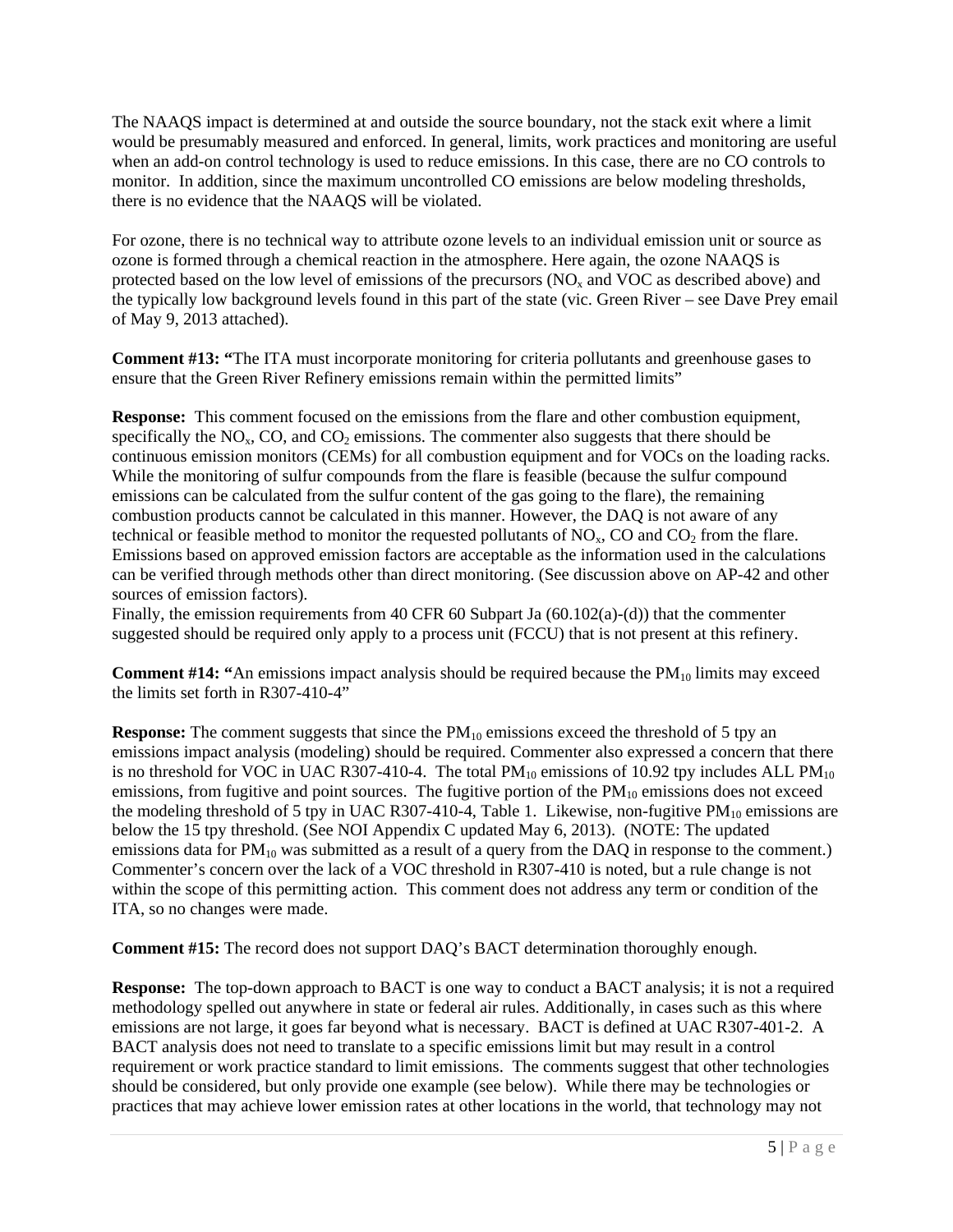be directly related, nor relevant to this project due to feed-stock makeup, sizes, or products being produced. Additionally, BACT does not require the most stringent level of control available, but the best available (see definition in UAC R307-401-2). The single  $NO<sub>x</sub>$  control equipment suggested in the comment is produced by a single company and appears to be focused on coal combustion (see case studies at http://www.ftek.com/en-US/products/apc/low-nox-burners). The equipment at the source under review is fired by gas, not coal. Based on this information, the transference of fuel type is suspect.

**Comment #16**: BACT was not required on all emission units, particularly the equipment leaks and the flare. Additionally, an article from the internet concerning a welded system should be considered. Also for the process connections, a fully sealed system is indicated. In the case of the process flare device, a ground-based unit should be prescribed over an elevated flare. See the article at http://www.waybuilder.net/free-ed/bldgconstr/welding01/welding01\_v2.asp.

**Response:** First, the referenced web link is apparently invalid as it did not lead to the referenced article. As a result, DAQ was unable to validate the assertions stated in the comment. Moreover, based on DAQ's experience, a welded system as described in the comment would not be feasible or practical and could instead be a safety risk. In this case, a leak detection and repair (LDAR) program or system is required to minimize emissions. The source may choose to weld connections to reduce the number of locations that must be monitored. With regard to flare design, while there are several types of flares, only one AP-42 factor exists for all flares and that factor was used for the BACT analysis.

**Comment#17:** Monitoring and regulation of the flare system is inadequate and projected emissions in the NOI do not include breakdowns.

**Response**: The flare at this source is for emergency decompression of the plant as shown in Condition II.A.6. Advanced flare control technology, such as flare gas compression, is available, but has been typically applied as part of consent decrees for larger and more complex refineries. The example cited in the comment (Lion Oil Company El Dorado refinery) is not comparable. The *reductions* in emissions obtained at that refinery through the 2003 Consent Decree (not BACT) are an order of magnitude larger than the *total* emissions from this source. The currently-permitted emissions for the El Dorado refinery are, in tpy:  $PM_{10}$  322.6; NO<sub>x</sub> 614.8; CO 1440.3; VOC 9896.4. This is after the Consent Decree reductions of 200 tpy in  $PM_{10}$ , 530 tpy in  $NO_x$  and 650 tpy in  $SO_2$ . The Emery Refinery emissions are calculated to be, in tpy:  $PM_{10}$ , 10.9; NO<sub>x</sub> 21.1; CO 73.2; VOC 36. An AO under UAC R307-401 is issued for normal operations. By definition, a breakdown is random and not expected. There is no way to include such emissions in an annual emission estimate. The source must comply with the breakdown rule at UAC R307-107 and actual emissions, including those from breakdowns, must be reported in accordance with UAC R307-150.

**Comment #18:** Monitoring and regulation of fugitive emissions is inadequate

**Response:** Fugitive emissions of VOC are regulated under 40 CFR 60 Subpart GGGa by establishment of the required leak detection and monitoring program. Fugitive emissions of VOC from wastewater systems are regulated under 40 CFR 60 Subpart QQQ. Fugitive emissions of  $PM_{10}$  are regulated under UAC R307-205. Every approval order also contains a requirement for proper operation and maintenance of emission units, implementing the requirement under UAC R307-401-4(1). Vapor continuing to escape from tanks beyond the applied controls is accounted for in the approved of TANKS 4.0 program that will be used to calculate actual emissions for the requirements of UAC R307-150. The papers that were referenced in the comment do not form the regulatory basis for additional measures to be considered in the rules, as the papers have not been promulgated at either the state or federal level for use in permitting. It is not typical to require the same level of monitoring for sources such as Emery Refining, with VOC